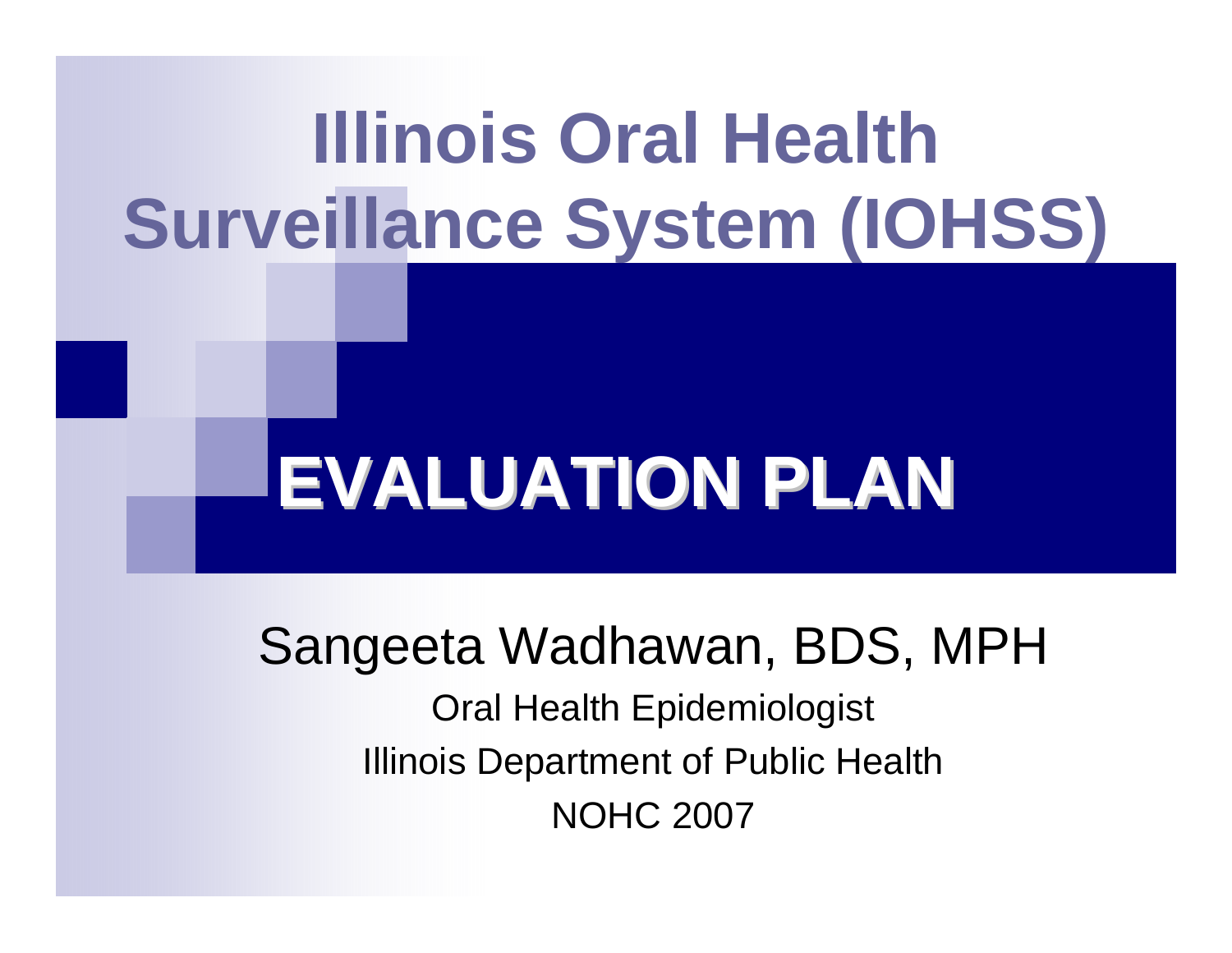## Why evaluate?

- to increase the system's utility and efficiency
- **n** the **only** way to separate programs that promote health and prevent disease from those that do not
- $\blacksquare$  it is a driving force for planning effective public health strategies, improving existing programs, and demonstrating the results of and investments
- to ensure that its being monitored efficiently and effectively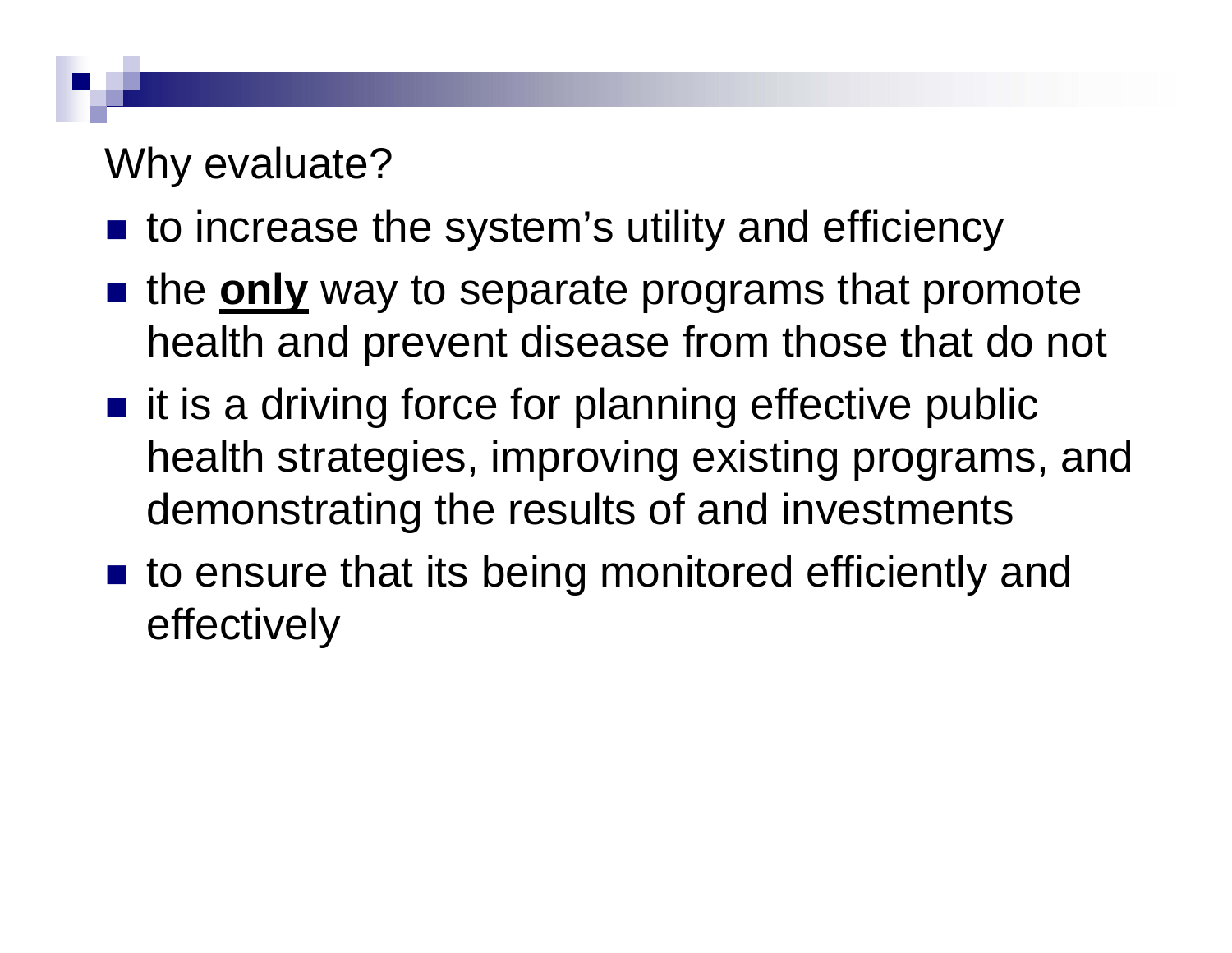| <b>IOHSS Evaluation Tool</b> |
|------------------------------|
|------------------------------|

 $\sim$ 

| <b>IOHSS Stage</b>    | <b>Evaluation Question /Activity</b>                                                                                                                                                                                                                                                                                        | <b>Evaluation Impact</b>                                                                                                                                                                                                                  |
|-----------------------|-----------------------------------------------------------------------------------------------------------------------------------------------------------------------------------------------------------------------------------------------------------------------------------------------------------------------------|-------------------------------------------------------------------------------------------------------------------------------------------------------------------------------------------------------------------------------------------|
|                       |                                                                                                                                                                                                                                                                                                                             |                                                                                                                                                                                                                                           |
| <b>Planning</b>       | What data sets exist?<br>Who are the potential partners?<br>Where are the data gaps?<br>Sources of financial support, stakeholders<br>Survey / Email other departments, states and<br>CDC to learn potential partners<br>CDC guideline to evaluate the system - data<br>validity, integrity, completeness, timeliness       | Understanding the strengths<br>and weaknesses of IOHSS<br>Assure data validity<br><b>Identify gaps</b><br>Identify potential partners<br><b>Plan for financial resources</b>                                                              |
|                       |                                                                                                                                                                                                                                                                                                                             |                                                                                                                                                                                                                                           |
| <b>Implementation</b> | Does IOHSS have sufficient IT support,<br>security check, solid surveillance plan and<br>sustainability plan?<br>Awareness of IOHSS among partners and<br>stakeholders<br>Identify new partners and stakeholders<br>Use CDC guideline to evaluate the system<br>Usefulness of IOHSS among key stakeholders<br>and community | Were people able to use the<br>data collected<br><b>Awareness of IOHSS</b><br>Find out our potential financial<br>supporters<br>Are we satisfying our<br>partners/stakeholders for data<br>needs?<br>Help develop marketing<br>strategies |
|                       |                                                                                                                                                                                                                                                                                                                             |                                                                                                                                                                                                                                           |
| <b>Maintenance</b>    | Evaluate the reach of the information,<br>timeliness of the analysis and dissemination of<br>the reports<br>Evaluate the policy and legislative actions<br>taken due to the system by tracking the<br>environment<br>Evaluate the sustainability of IOHSS                                                                   | Helps to understand the<br>success of IOHSS<br>Increases the system's<br>efficiency<br>Helps develop policies and<br>legislative actions<br>Can promote sustainability                                                                    |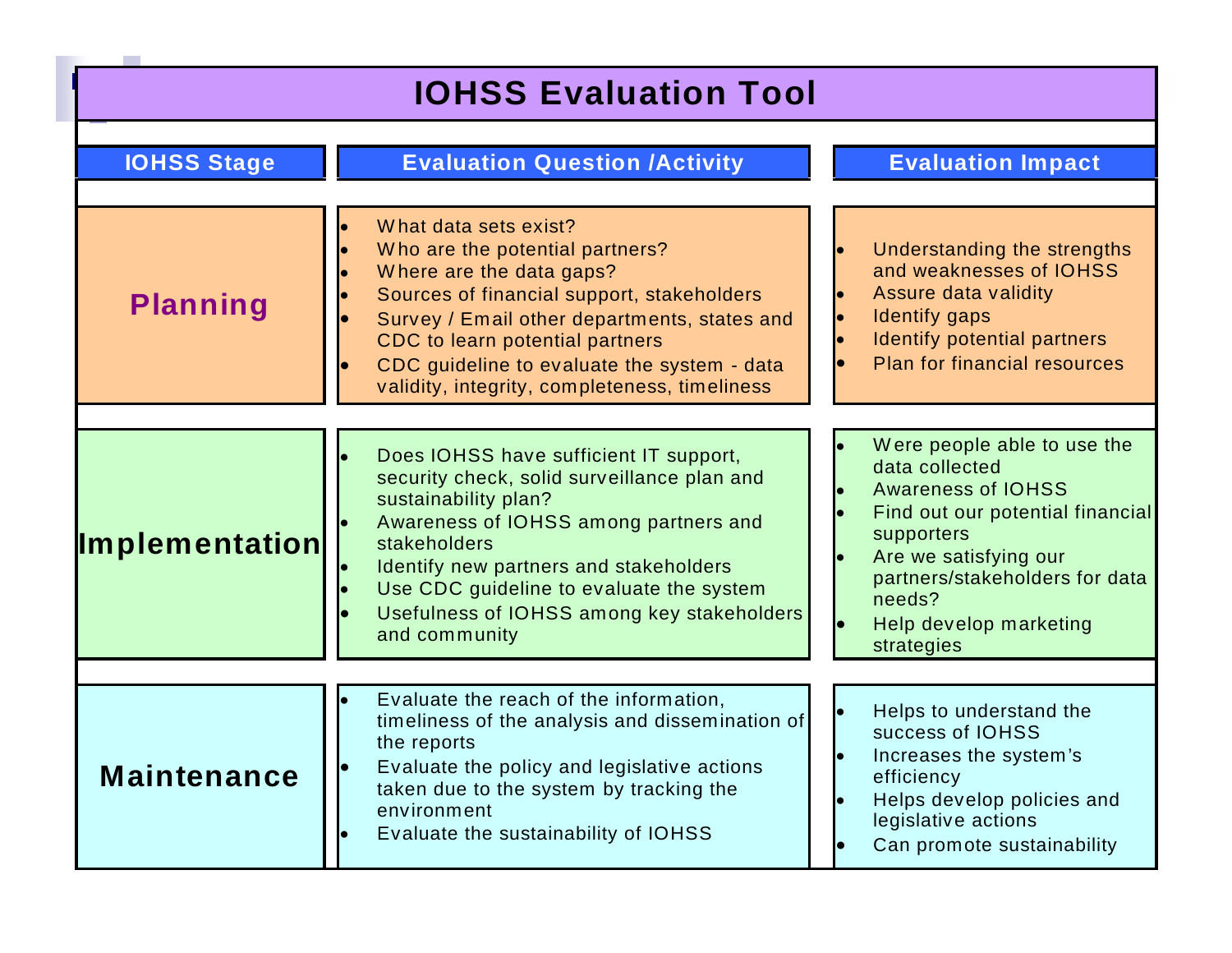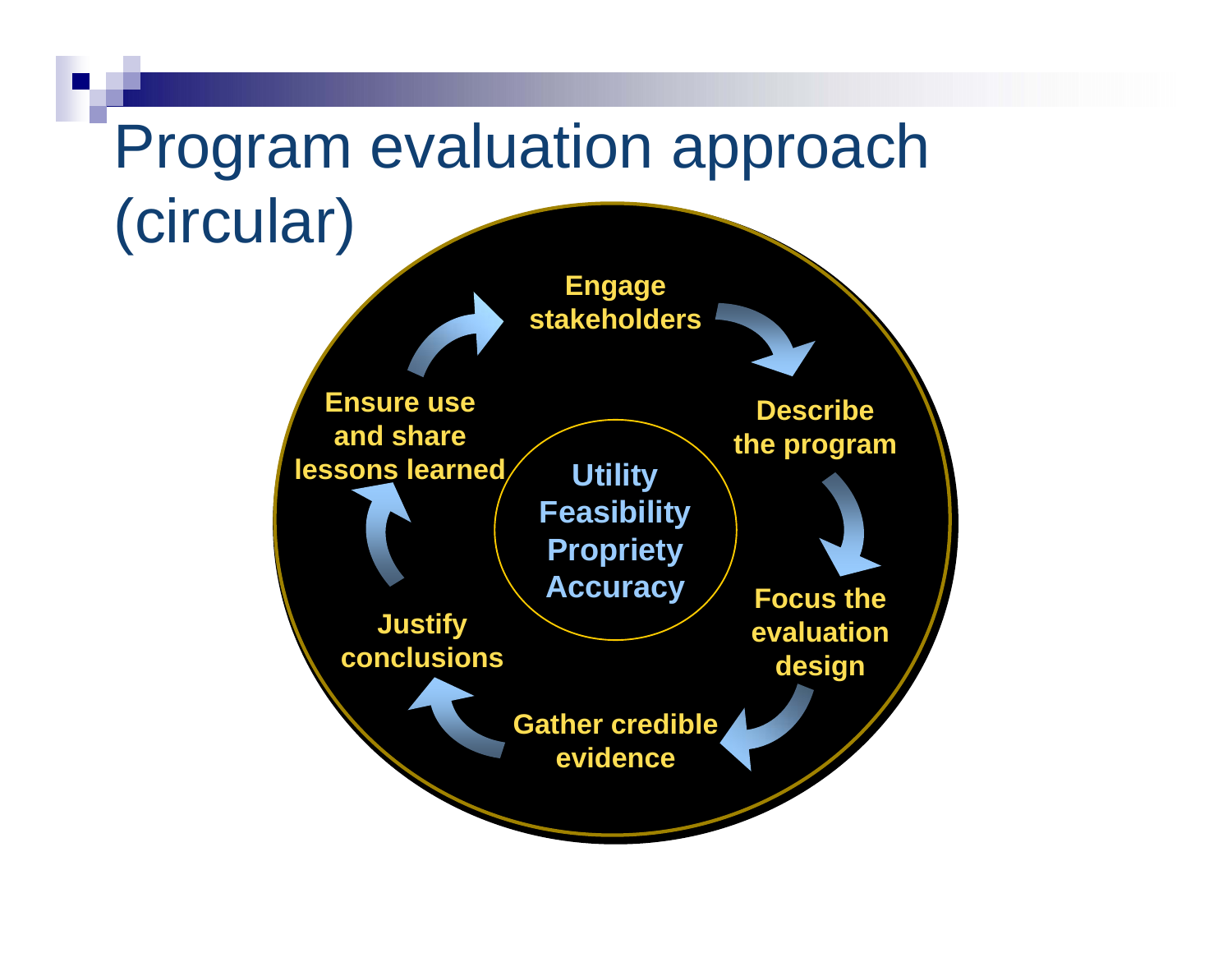# CDC Guidelines

# **Task A. Engage Stakeholders**

- **Surveillance advisory committee**
- Partners and Stakeholders
- **Exaluation questionnaire**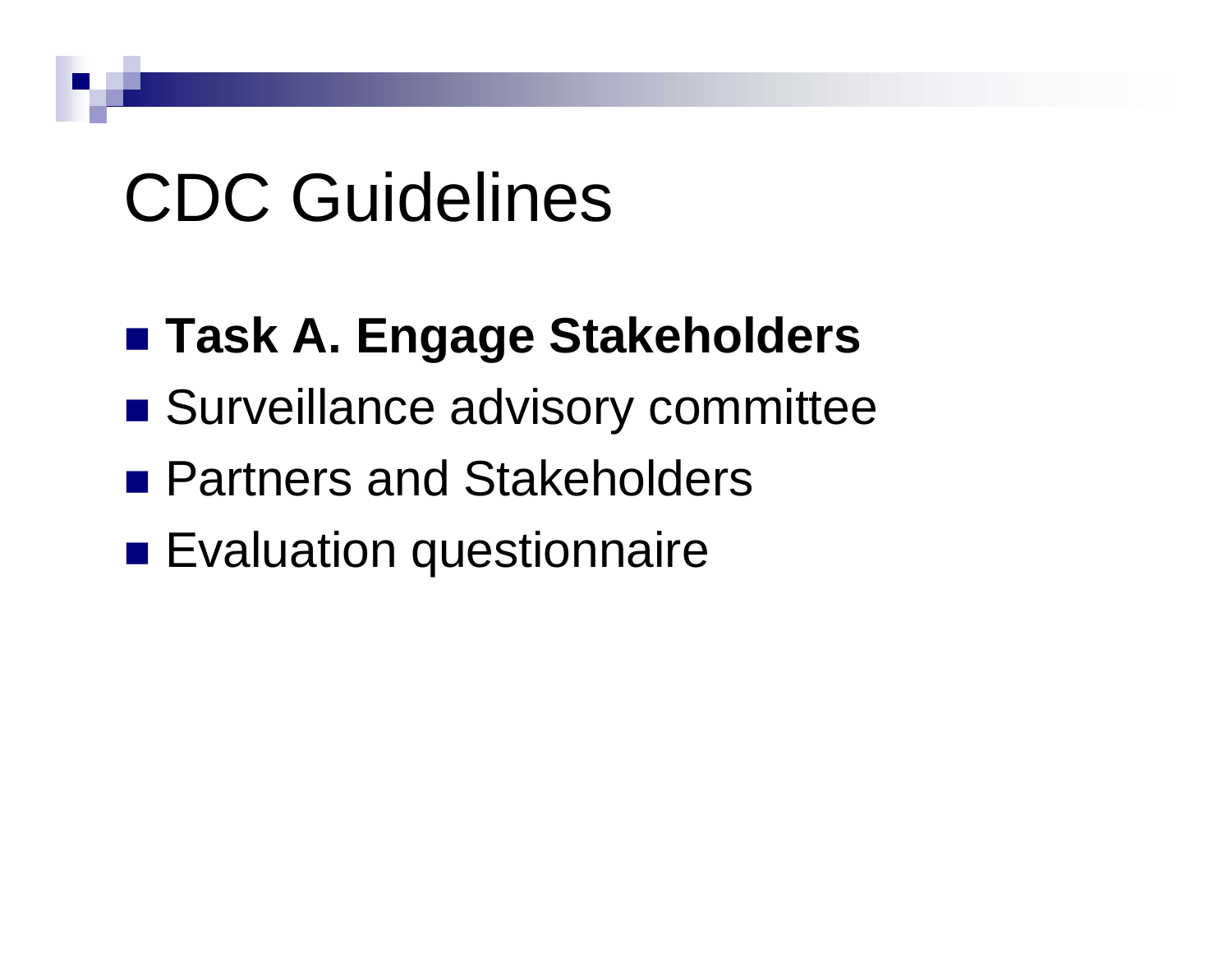### **Task B. Describe the Surveillance System to be evaluated**

### **B.1. Describe the public health importance of the oral health under surveillance.**

L *Healthy People 2010* objectives, National Oral Health Surveillance System, Surgeon General's Report (2000) and the Illinois Oral Health Plan, 2000.

### **B.2. Describe the Purpose and Operation of the System**

- L Describe the planned uses of the data
- $\mathcal{L}_{\mathcal{A}}$  Describe the health-related event being monitored under surveillance, including the case definition for each specific condition
- a a Cite any legal authority for the data collection
- $\mathcal{L}^{\mathcal{A}}$  Describe where in the organization(s) the system resides, including the context (e.g., the political, administrative, geographic, or social climate) in which the system evaluation will be done
- $\mathcal{L}=\frac{1}{2}$ Describe the level of integration with other systems, if appropriate.
- $\mathcal{L}_{\mathcal{A}}$  Describe the components of the system. ----Does the system comply with an applicable records management program? For example, are the system's records properly archived and/or disposed of?

### **B.3. Describe the Resources Used to Operate the Surveillance System**

- $\mathcal{L}_{\mathcal{A}}$ Funding source(s): Specify
- $\mathcal{L}_{\text{max}}$ Personnel requirements
- $\mathcal{L}^{\mathcal{A}}$  **Other resources:** travel, training, supplies, computer and other equipment, and related services (e.g., mail, telephone, computer support, Internet connections, and hardware/software maintenance).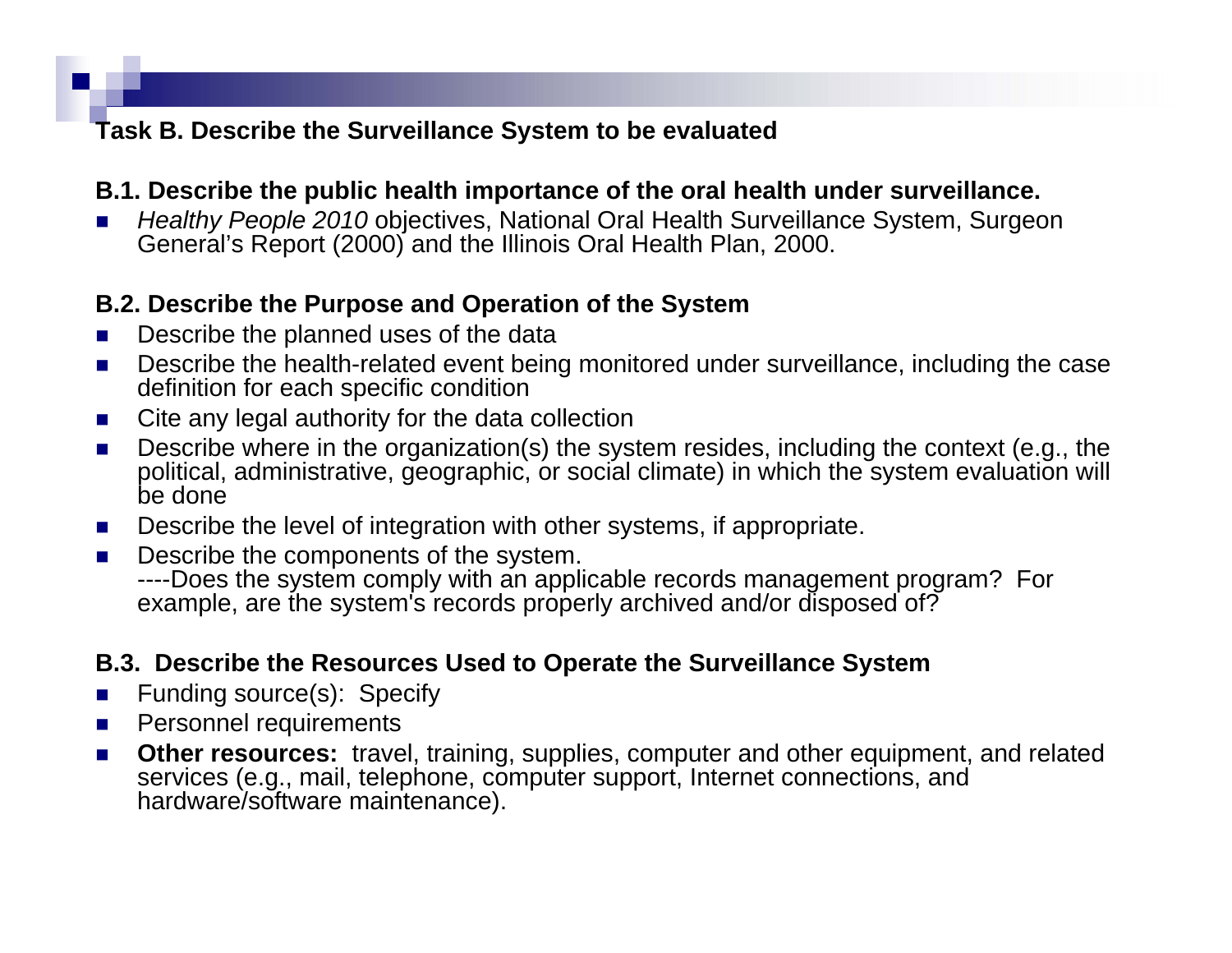# **Task C. Focus the Evaluation Design**

- **Determine the specific purpose of the evaluation** (e.g., a change in practice)
- Identify stakeholders (Task A) who will receive the findings and recommendations of the evaluation (i.e., the intended users)
- Consider what will be done with the information generated from the evaluation (i.e., the intended uses)
- Specify the questions that will be answered by the evaluation
- Determine standards for assessing the system's performance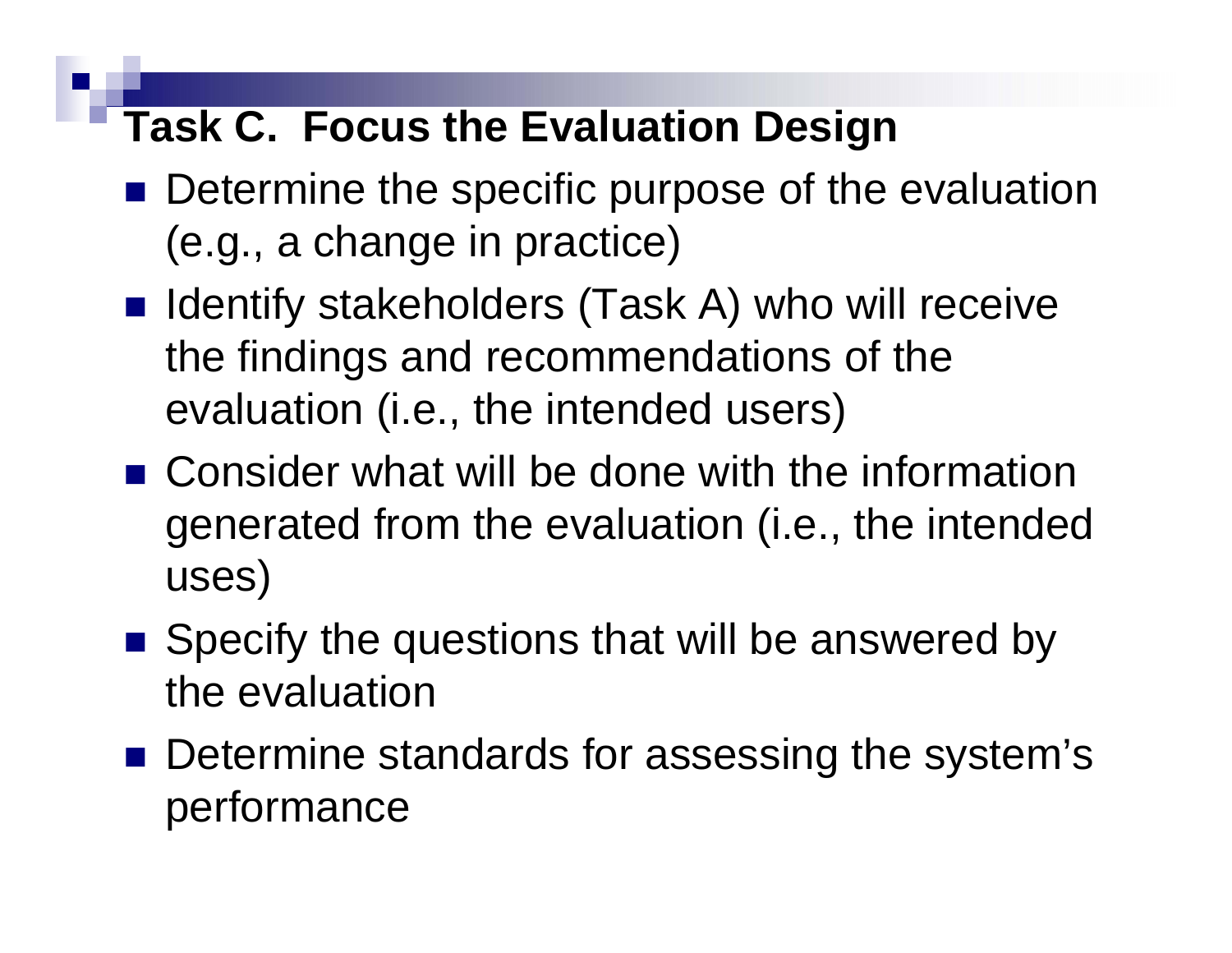### **Task D. Gather Credible Evidence Regarding the Performance of the Surveillance System**

**D.1.** Indicate the level of usefulness by describing the actions taken as a result of analysis and interpretation of the data.

# **D.2. Describe each of the following system attributes**

- **Simplicity**
- **Flexibility**
- P. Data quality
- **Acceptability**
- **B** Sensitivity
- M. **Timeliness**
- M. **Stability**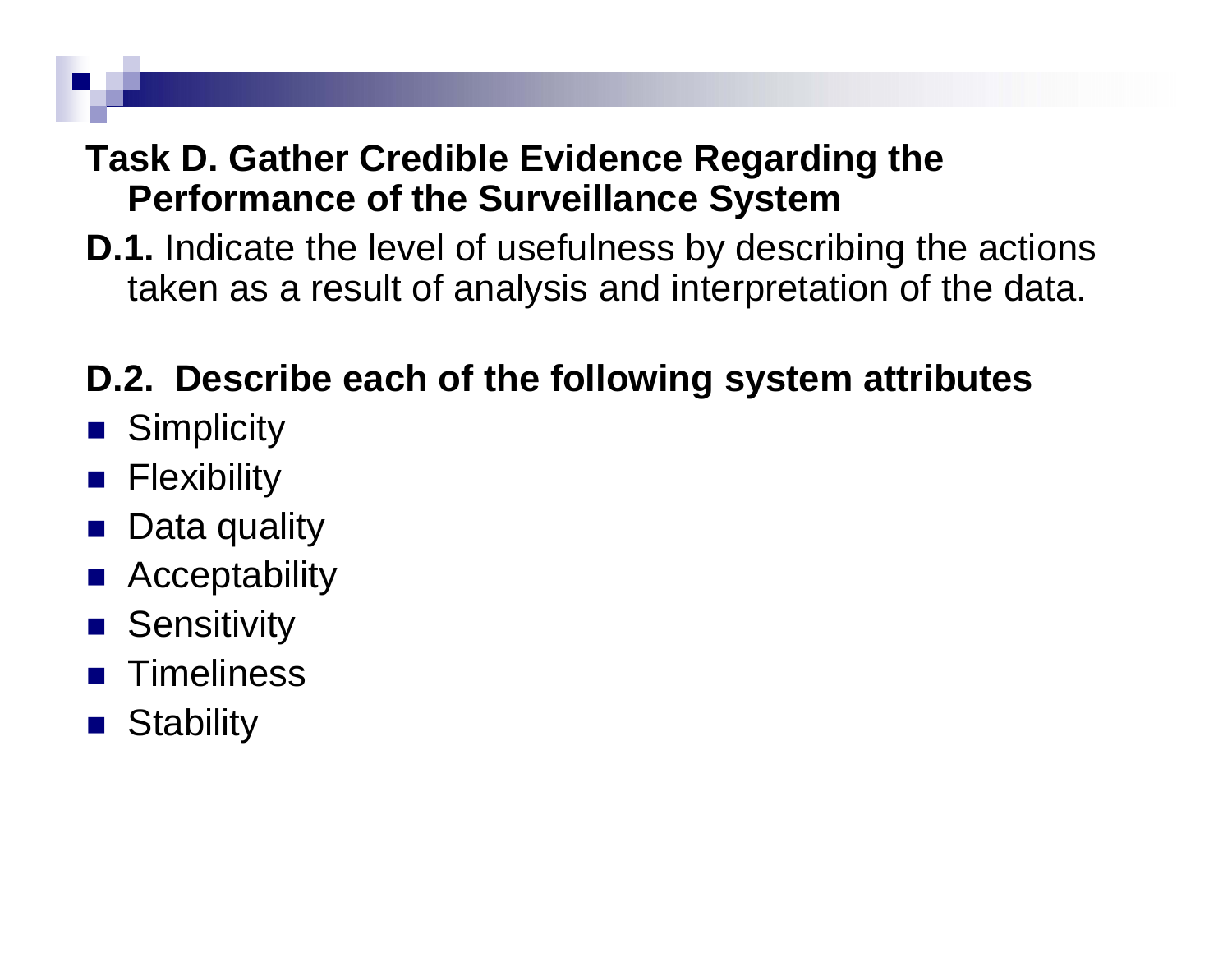# **Task E. Justify and State conclusions and Make Recommendations**

**For example:** Oral Health needs to partner with nontraditional partners – For example, In Illinois; the Division of Oral Health partnered with the Division of Chronic Disease for the 3rd grade BSS. The oral health status along with obesity data was collected.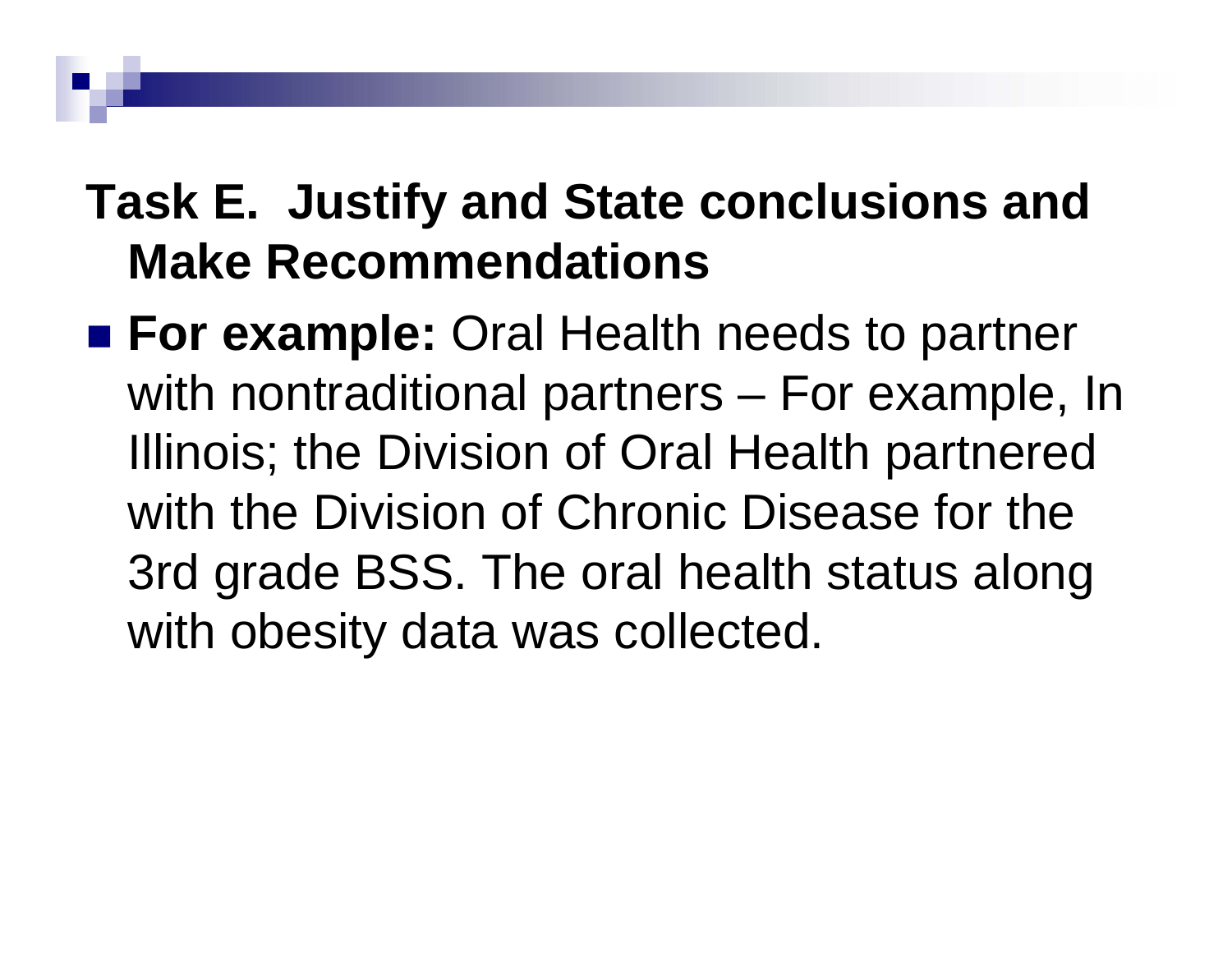# **Task F. Ensure Use of Evaluation Findings and Share Lessons Learned**

- **Low sealant rate in Chicago**
- Oral Health and Obesity partnership
- Oral Health and Diabetes partnership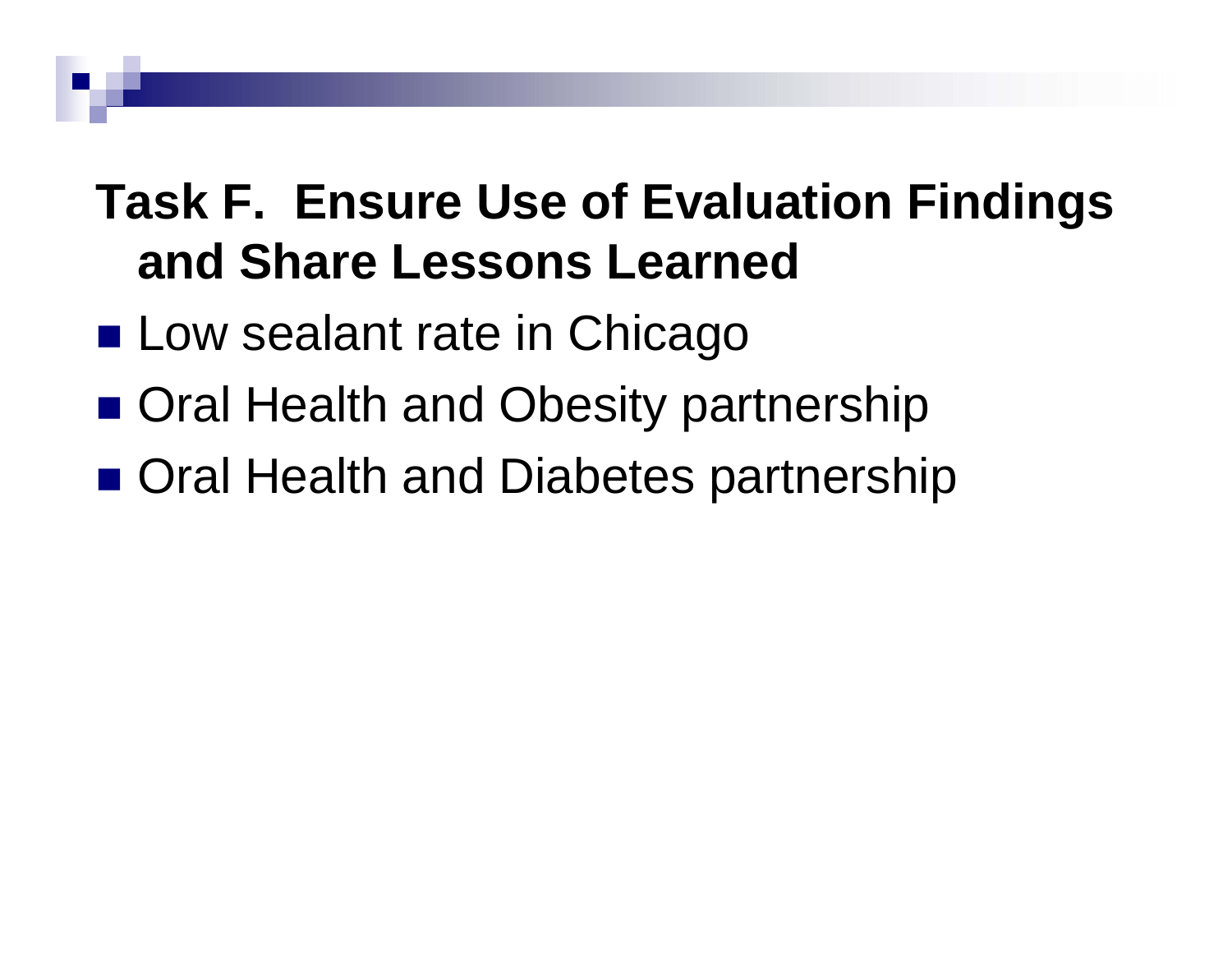### **IOHSS LOGIC MODEL**

### **INPUTS**

### **Staff Needed**

**Tara** 

Oral health epidemiologist Fluoridation data manager Program administrator IT support Data entry/ support staff

### **Data Sources**

National, state & local level New Data collection to fill the gaps ( Workforce, BSS 3rd graders, Head Start, etc)

Hardware/ softwareOptiform software SAS / SPSS / ACCESS

### **Other**

Community support **Funding** Key Stakeholders/partners Memorandum of Agreements for data sharing

- Regular advisory committee meetings
- Planning, implementation and enhancement of the IOHSS plan
- Development and maintenance of the IOHSS database
- Linking the existing data sources
- Networking with other agencies for collaborations
- Identification of data gaps
- Data analysis and interpretation
- Routine dissemination of
- **Equipment Equipment Equipment Equipment Equipment OUTCOMES** surveillance reports at the state and national level
	- Quality assurance methods to assure data accuracy
	- Data security and confidentiality
	- Strategies for sustaining the **IOHSS**
	- Maintenance of the IFRS
	- Maintain linkage to WFRS
	- Evaluate surveillance system and its reporting system

### **ACTIVITIES INTERMEDIATE OUTCOMES**

•Ongoing monitoring of trends in oral health in Illinois

•Increase in evidence based interventions, planning and evaluation

•Increase in programs for populations most in need

# **DISTAL**

•Documentation of changes in oral health indicators

•Improved oral health in **Illinois**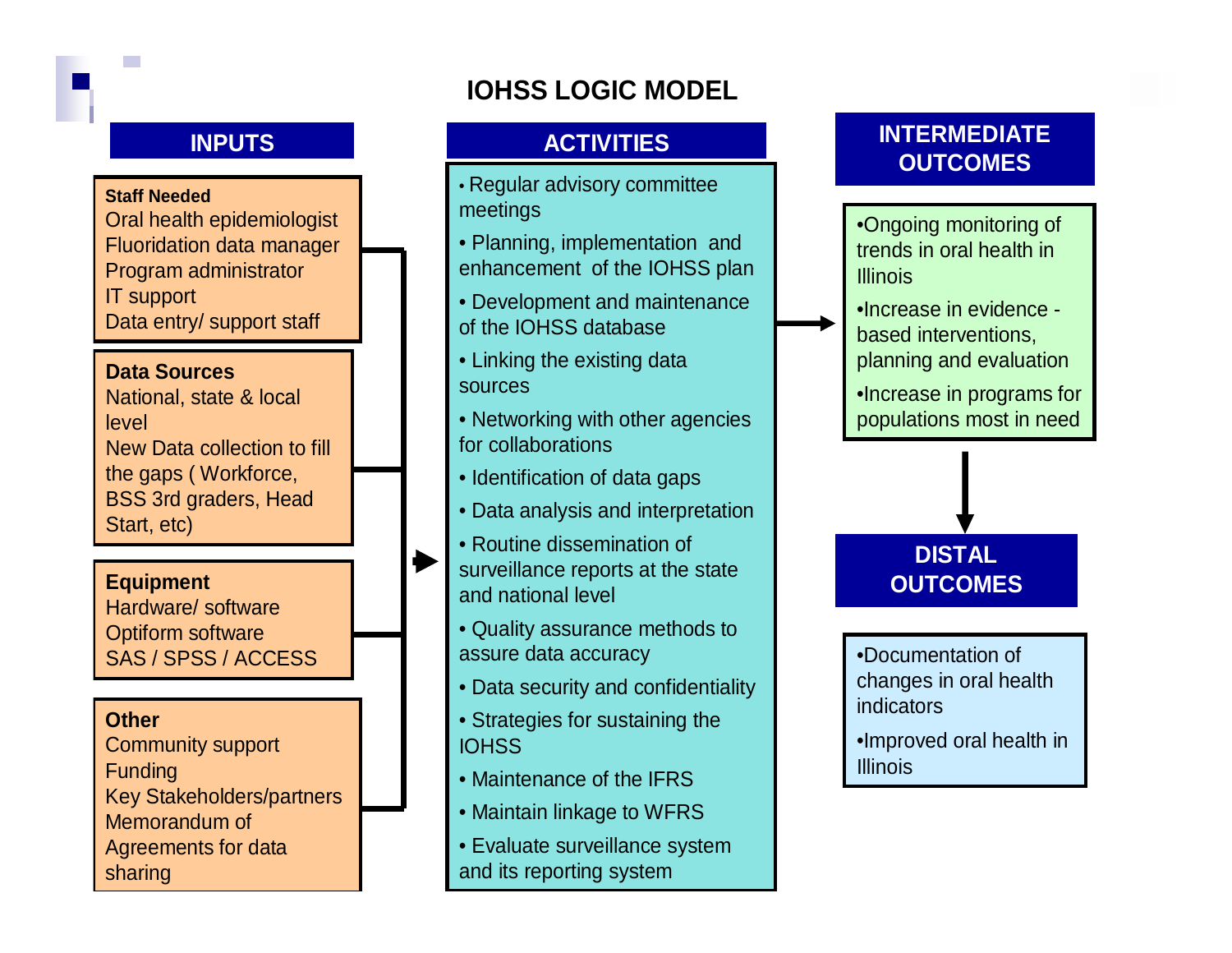|                                         | 2001             | 02 | 03 | 04                    | 05 | 06 | 07 | 08 | 09 | 10               | 11 |
|-----------------------------------------|------------------|----|----|-----------------------|----|----|----|----|----|------------------|----|
| <b>Primary Data</b>                     |                  |    |    |                       |    |    |    |    |    |                  |    |
| <b>Mandatory School Dental</b>          |                  |    |    |                       |    |    |    |    |    |                  |    |
| Examination - K, 2 & 6 Grades           |                  |    |    |                       | X  | X  | X  | X  | X  |                  |    |
| <b>BSS-3rd Graders</b>                  |                  |    | X  |                       |    |    |    | X  |    |                  |    |
| <b>Workforce Survey/Licensure</b>       |                  |    |    |                       |    |    |    |    |    |                  |    |
| Renew al                                |                  |    |    | X                     |    | X  |    |    | X  |                  |    |
| IL FI Survey among DDS/RDH              |                  |    | X  |                       |    |    |    |    |    |                  |    |
| <b>IBSS - Senior citizens</b>           |                  |    |    |                       |    |    |    | X  |    |                  |    |
| <b>BSS-ECC-HeadStart</b>                |                  |    |    |                       |    | X  |    |    |    |                  | X  |
|                                         |                  |    |    | <b>Secondary Data</b> |    |    |    |    |    |                  |    |
| <b>BRFSS</b>                            | X                |    | X  |                       | X  |    | X  |    | X  |                  | X  |
| <b>County BRFSS</b>                     |                  |    | X  |                       |    | X  |    |    | X  |                  |    |
| <b>PRAMS</b>                            | X                | X  | X  | X                     | X  | X  | X  | X  | X  | X                | X  |
| <b>Cancer Registry</b>                  | X                | X  | X  | X                     | X  | X  | X  | X  | X  | X                | X  |
| Dental Sealant Grant                    | X                | X  | X  | X                     | X  | X  | X  | X  | X  | X                | X  |
| <b>HFS Medicaid</b>                     | X                | X  | X  | X                     | X  | X  | X  | X  | X  | X                | X  |
| <b>Craniofacial Anomaly</b>             | X                | X  | X  | X                     | X  | X  | X  | X  | X  | X                | X  |
| <b>IL Fluoridation Reporting System</b> | $\boldsymbol{X}$ | X  | X  | $\boldsymbol{X}$      | X  | X  | X  | X  | X  | $\boldsymbol{X}$ | X  |
| Dental Professional Licensure           | X                | X  | X  | X                     | X  | X  | X  | X  | X  | X                | X  |
| <b>Private Well Water Testing</b>       | X                | X  | X  | X                     | X  | X  | X  | X  | X  | X                | X  |
| <b>Safety Net Dental Clinics</b>        | X                | X  | X  | X                     | X  | X  | X  | X  | X  | X                | X  |
| <b>Vital Statistics</b>                 | X                | X  | X  | X                     | X  | X  | X  | X  | X  | X                | X  |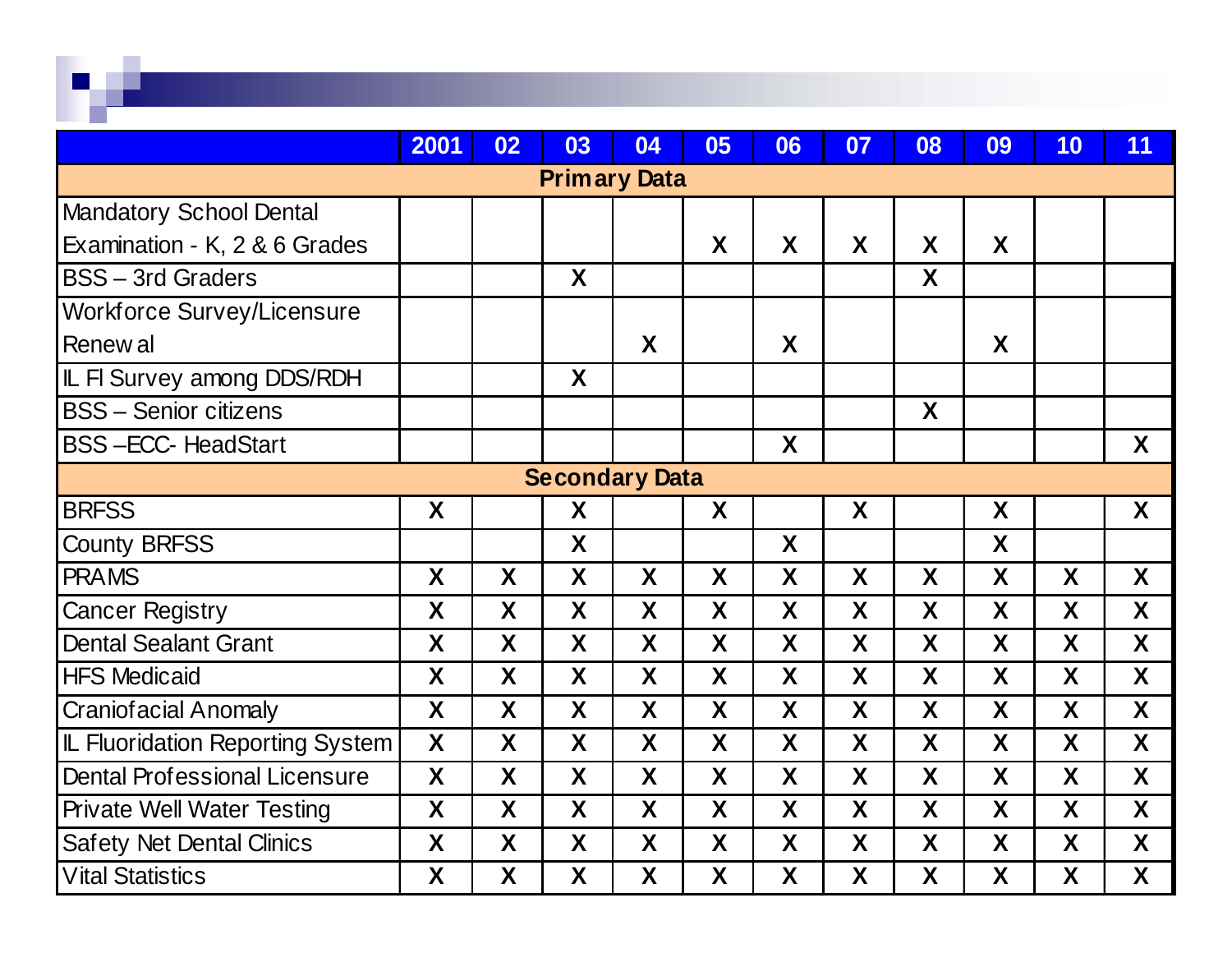| <b>IOHSS Sustainability Tool</b>                                                                                                                                       |                                                           |                                                                                                                                                                |  |  |  |
|------------------------------------------------------------------------------------------------------------------------------------------------------------------------|-----------------------------------------------------------|----------------------------------------------------------------------------------------------------------------------------------------------------------------|--|--|--|
| Who uses the IOHSS data                                                                                                                                                | Why do they use the IOHSS data                            | Should we approach for<br>partnership/resources to help<br>support system – if valuable to<br>them – interest in keeping data<br>current, valid, available etc |  |  |  |
| <b>IFLOSS</b>                                                                                                                                                          | Planning, advocacy                                        | Yes                                                                                                                                                            |  |  |  |
| <b>Local health departments</b>                                                                                                                                        | For developments of grants, program<br>planning           | N <sub>0</sub>                                                                                                                                                 |  |  |  |
| <b>Illinois State Dental Society</b><br>(ISDS)                                                                                                                         | Policy development,<br>Advocacy                           | Yes                                                                                                                                                            |  |  |  |
| <b>Educational institutes – Dental</b><br>and Dental Hygiene Schools                                                                                                   | Policy development, advocacy                              | Yes                                                                                                                                                            |  |  |  |
| Other departments or agencies in<br>the department of Public Health                                                                                                    | Collaborations, shared of resources                       | Yes                                                                                                                                                            |  |  |  |
| <b>Illinois Primary Healthcare</b><br><b>Association</b>                                                                                                               | To address the dental shortage access issues,<br>Advocacy | Yes                                                                                                                                                            |  |  |  |
| <b>Non-traditional partners like</b><br><b>CLOCC</b>                                                                                                                   | Advocacy                                                  | Yes                                                                                                                                                            |  |  |  |
| <b>Illinois Rural Association</b>                                                                                                                                      | To address the dental shortage access issues,<br>Advocacy | Yes                                                                                                                                                            |  |  |  |
| How important is that data and can they get it from elsewhere?<br>Who else can we approach – market the IOHSS to increase need for system and probable sustainability? |                                                           |                                                                                                                                                                |  |  |  |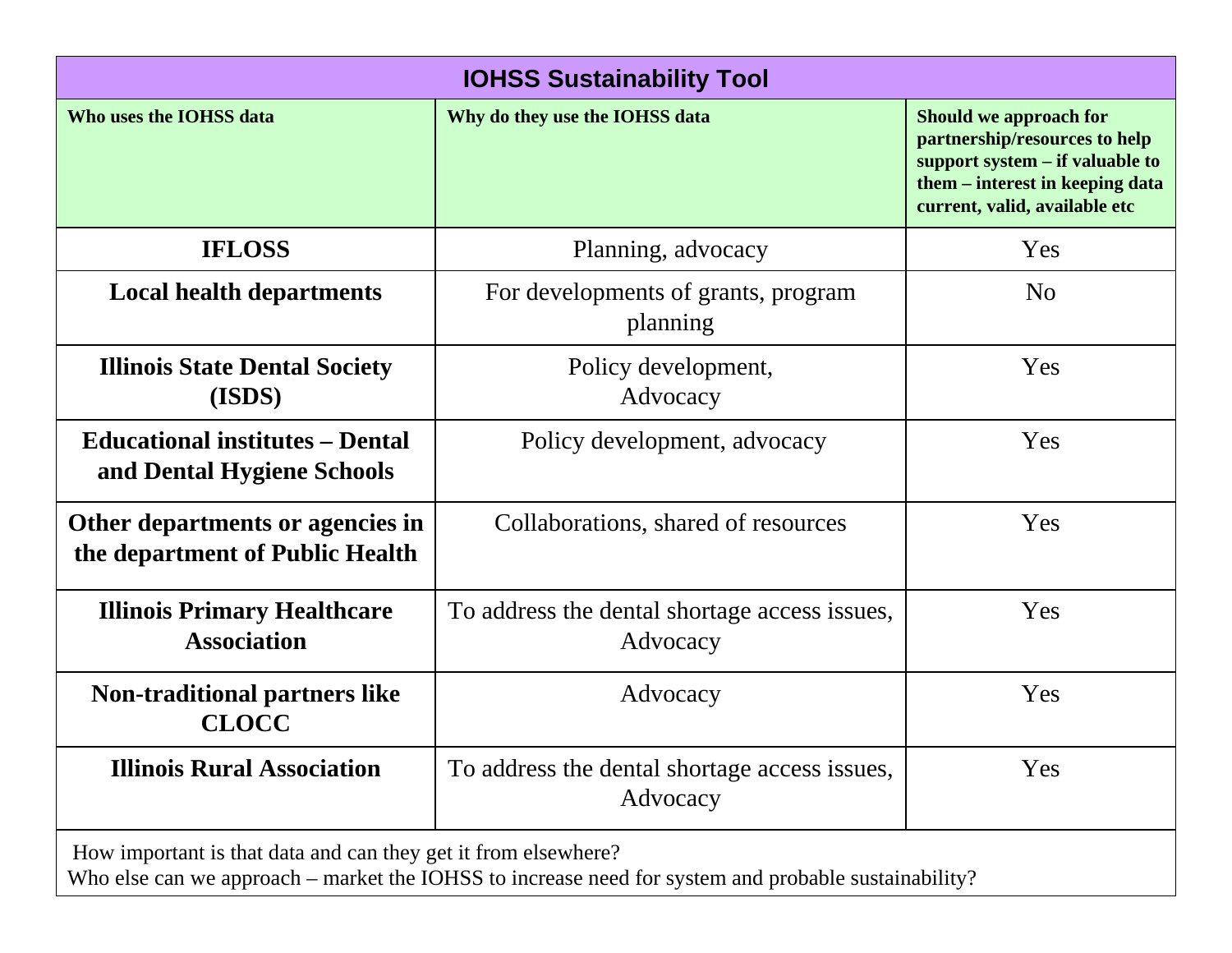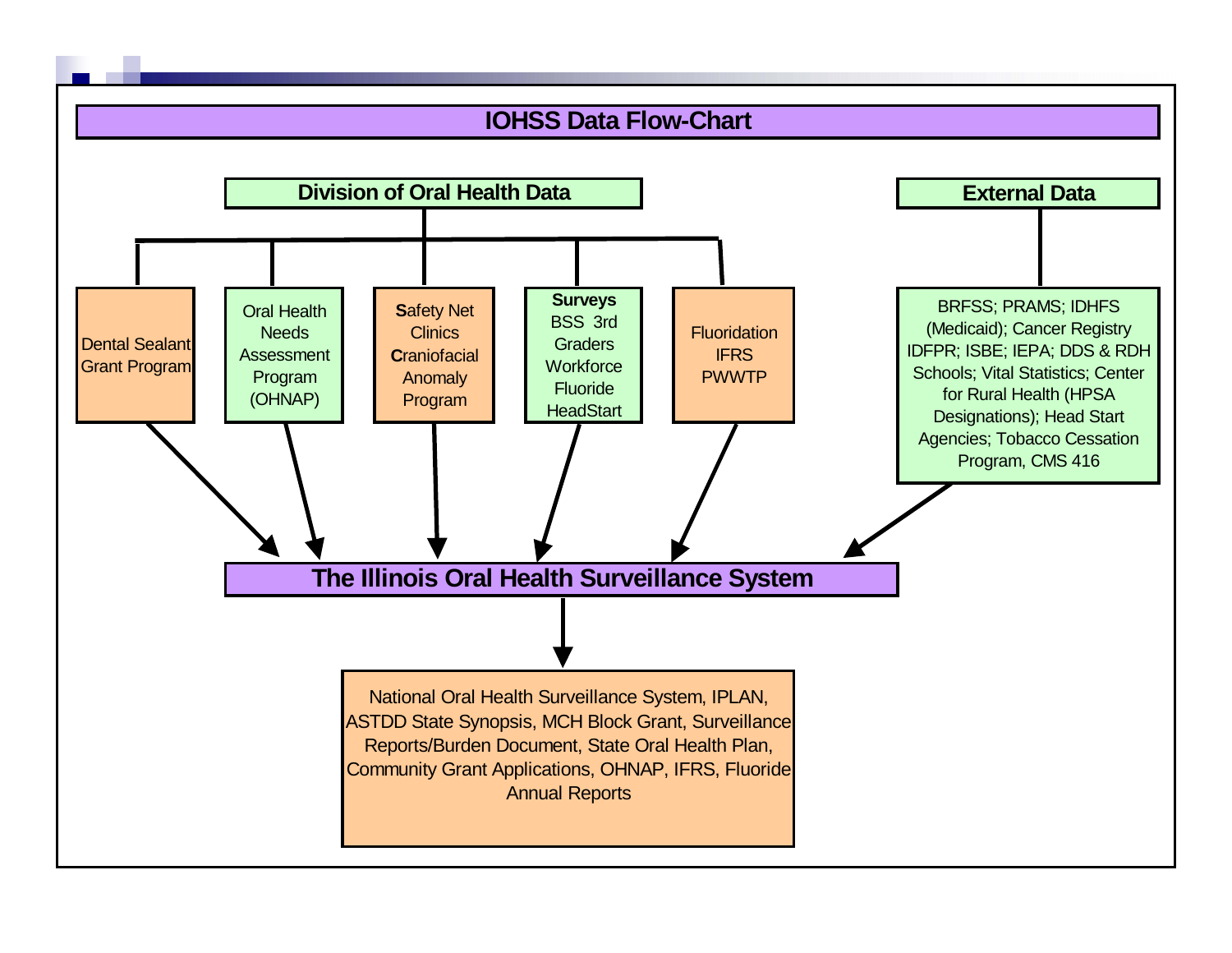# What next?

# ■ BSS is costly and time consuming?

■ Sentinel data a possibility?